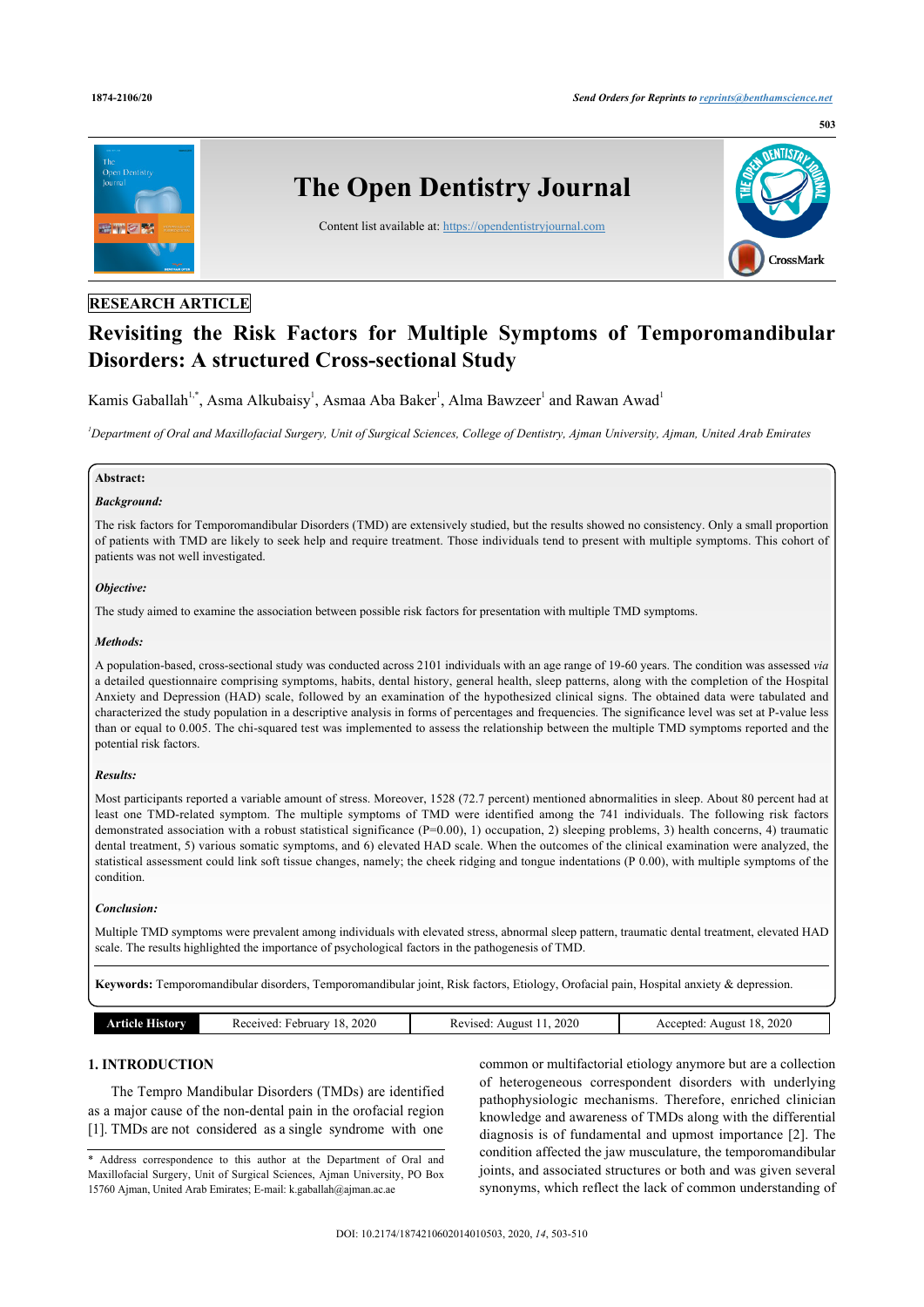the disease. However, in many patients, the symptoms are not confined to the temporomandibular region but extend to the neck, shoulders and even the upper, middle, and lower back, the upper arms, and the knees [3]. The affected individuals usually present with pain and symptoms of masticatory system dysfunction are a prevalent disorder most commonly observed in individuals between the ages of 20 and 40. Approximately one fifth to one-third of the population has at least one TMD symptom, but 3.6% to 7% of this population may seek medical assistance [4 - 7].

**Table 1. The elements of the clinical examination.**

| <b>Elements for Clinical Examination</b>                         |  |  |  |  |  |  |
|------------------------------------------------------------------|--|--|--|--|--|--|
| 1. Mandibular retrognathia                                       |  |  |  |  |  |  |
| 2. Limitation in mouth opening                                   |  |  |  |  |  |  |
| 3. The presence of deep Incisor bite                             |  |  |  |  |  |  |
| 4. Anterior or posterior tooth wear                              |  |  |  |  |  |  |
| 5. Tenderness on the temple area, TMJ and back/sides of the neck |  |  |  |  |  |  |
| 6. Marginal tongue indentation                                   |  |  |  |  |  |  |
| 7. The presence of various dental prosthesis                     |  |  |  |  |  |  |
| 8. The presence of a cheek ridging                               |  |  |  |  |  |  |
| 9. Presence of the jaw Bony exostosis                            |  |  |  |  |  |  |
| 10. Loss of first molar tooth/teeth                              |  |  |  |  |  |  |

For decades, the risk factors and underlying etiology for TMDs are subject to debate. The etiology is widely regarded as multidimensional, biomechanical in forms of deranged occlusion and displaced meniscus, neuromuscular, psychosocial, and neurobiological factors explained by central somatization [8]. Although the medical library is rich in papers on TMDs, there's a consistent pattern of disagreement on what may cause, initiate, and worsen the morbidity of patients with TMDs. This has resulted in a lack of standardized treatment protocols for treating the condition. This research is aimed at improving understanding of the disease through the analysis of the association between potential risk factors and the presentation of multiple TMD symptoms.

### **2. MATERIALS AND METHODS**

This study was a cross-sectional and random populationbased that included a pre-validated, self-administered questionnaire, Hospital Anxiety and Depression Scale (HAD Scale), and clinical examination of the signs likely associated with the TMD. The Research Ethics Committee (REC) of the University of Ajman reviewed and approved the study protocol with reference SS2016/17-06 and was conducted according to the Declaration of Helsinki. Informed consent was obtained from all participants.

The questionnaire focused on the demographic data of the participants, in addition to the exploration of the wide range of TMDs symptoms with questions adapted from the anamnesis suggested by the American Academy of Orofacial Pain [9]. The next part investigated the potential risk factors reported in the literature like abnormal oral behaviors, history of traumatic dental visits, orthodontic treatment, general health issues and worries, and sleeping disorders (Table **1**). The sleeping problem questions were modified from the scale published by

Jenkins and coworkers [10]. The participants were then asked to complete the HAD scale questionnaire form. The degree of anxiety and depression was calculated according to total scores as follows: A) 0-7: normal or absence of anxiety and depression; B) 8-10: cause of concern (borderline); and C) 11-21 and above; a probable clinical case requiring assessment and possible psychiatric interventions. The third component of this work involved a clinical examination for the features linked to patients with TMDs in the available literature and are listed in Table **2**.

The data obtained was computerized using the Statistical Package for Social Sciences (SPSS) 64-bit to perform the statistical analysis. To characterize the study population, a descriptive analysis in the form of percentages and frequencies was performed. The P-value was set to below or equal to 0.005. Chi-squared analysis was used for the evaluation of the association between the multiple TMD symptoms and their possible risk factors. These factors were also assessed for their potential contribution to the multiple TMD symptoms *via* calculation of the Odds ratios (OR). The ratio was measured at 95% confidence interval calculated according to Altman, 1991 [11].

### **3. RESULTS**

#### **3.1. General Characteristics of Participants**

Each participant (2101) completed the TMD symptoms and risk factors questionnaire. They also completed the standard HAD scale form. However, only 1456 (69.3%) agreed to undergo the clinical examination component of the study. The population of the study was predominantly females (1741, 82.9%), within the age range of 19 to 60 years. The study targeted people under the age of 50 (2036) with the most abundant age group of the  $3<sup>rd</sup>$  decade, which made 60.6% (1274) of the study sample. Most of these young participants were university students (896). Only 10.3% of the participants reported a smoking habit. The majority of participants (94.5%) reported a variable amount of life stress. The differential selfreport of the stress revealed the following; occasional incidents (1013, 48.2%), frequent episodes (627, 29.8%), and constant stressful life reported by 259 (12.3%) participants while the rest of participants (202, 9.6%) did not recall any significant stresses. When asked to describe their personalities, more than one-third (817) of the participants described themselves as sensitive. On the contrary, another one third were calm individuals, but one-fifth of the respondents (423) believed that they get angry or upset very quickly or have a neurotic personality. Around two-thirds of the participants reported variable degrees of sleeping difficulties (1528). Around onequarter of participants (552) reported concern about their general health status. The investigation of the history of rough or potentially traumatic past dental treatments revealed that the long dental visits were the most commonly reported incidents reported in 383 cases (18.2%). On the other hand, more than one third (794) of participants reported multiple potentially traumatic dental treatments, including orthodontic treatment and surgical extraction of teeth.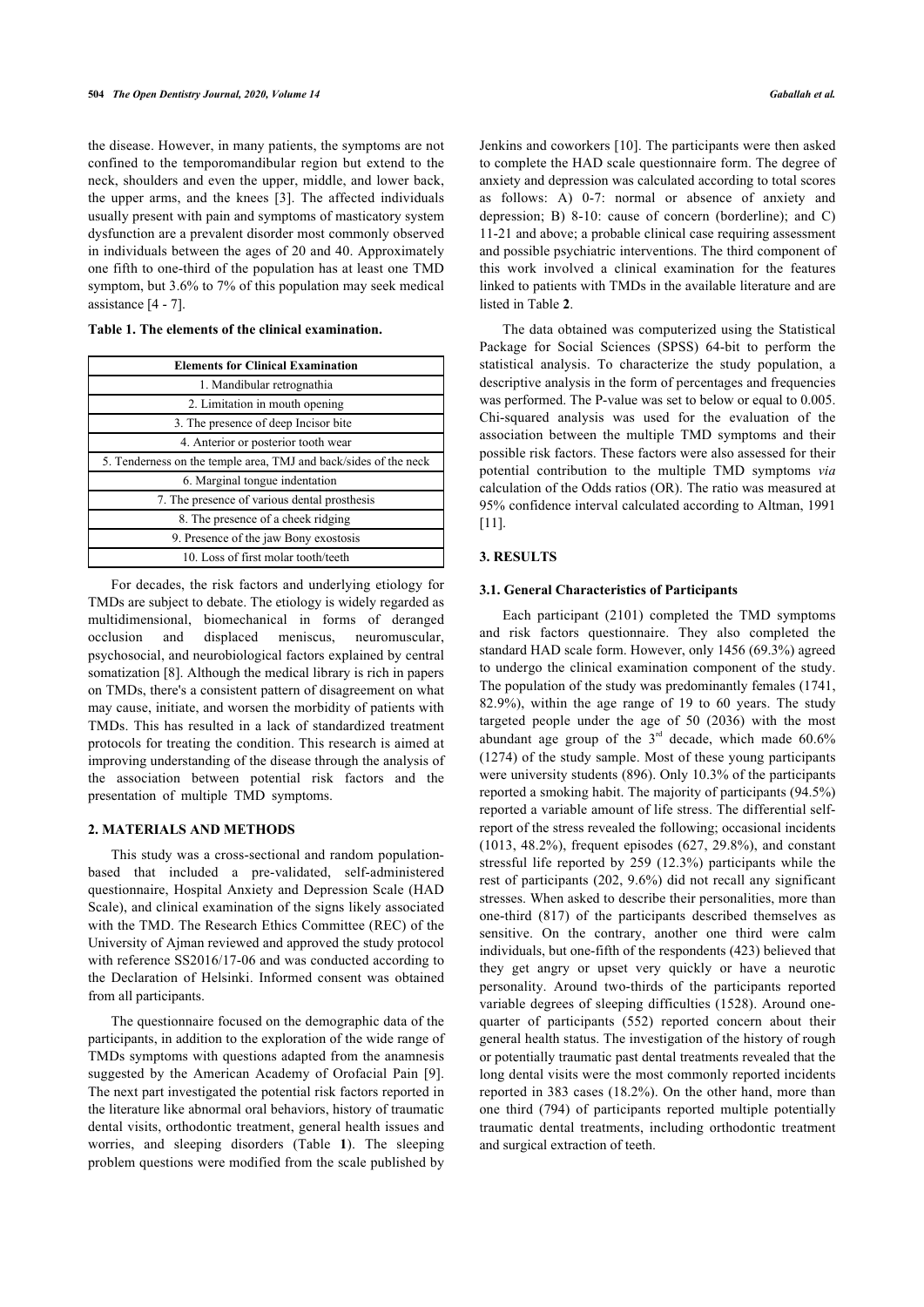| <b>Symptoms</b>          |                              | <b>HAD</b> Scale |                                             |       | <b>Sleeping Problems</b> |       |              | <b>Total</b>       | <b>Tenderness of</b><br>muscles and joint |       | <b>Total</b> |               |      |
|--------------------------|------------------------------|------------------|---------------------------------------------|-------|--------------------------|-------|--------------|--------------------|-------------------------------------------|-------|--------------|---------------|------|
|                          |                              |                  | Normal Borderline Elevated Total Occasional |       |                          |       | <b>Usual</b> | on<br><b>Pills</b> | N <sub>0</sub><br>problem                 |       | Present      | <b>Absent</b> |      |
| Earache                  | Count                        | 42               | 24                                          | 99    | 165                      | 71    | 27           | 1                  | 56                                        | 156   | 35           | 83            | 118  |
|                          | % of patients<br>the symptom | 25.5%            | 14.5%                                       | 60.0% | 100%                     | 43%   | 22.5%        | 0.6%               | 33.9%                                     | 7.9%  | 29.7%        | 70.3%         | 100% |
| <b>Morning headache</b>  | Count                        | 22               | 80                                          | 276   | 378                      | 195   | 83           | 5                  | 95                                        | 378   | 132          | 146           | 278  |
|                          | % of patients<br>the symptom | 5.8%             | 21.2%                                       | 73.0% | 100%                     | 51.6% | 21.9%        | $1.3\%$            | 25.1%                                     | 18%   | 48.5%        | 52.5%         | 100% |
| Jaw/neck fatigue         | Count                        | 31               | 26                                          | 61    | 118                      | 71    | 25           | 1                  | 21                                        | 118   | 59           | 29            | 88   |
|                          | % of patients<br>the symptom | 26.3%            | 22.0%                                       | 51.7% | 100%                     | 60.2% | 21.1%        | 0.8%               | 17.8%                                     | 5.6%  | 77%          | 33%           | 100% |
| Difficulty in            | Count                        | $\overline{7}$   | 12                                          | 38    | 57                       | 29    | 5            | 1                  | 22                                        | 57    | 31           | 15            | 46   |
| opening the mouth        | % of patients<br>the symptom | 12.3%            | 21.1%                                       | 66.7% | 100%                     | 50.9% | 8.8%         | 1,8%               | 38.6%                                     | 2.7%  | 67.4%        | 32.6%         | 100% |
| Jaw tires easily when    | Count                        | 6                | 5                                           | 49    | 60                       | 38    | 5            | $\mathbf{0}$       | 17                                        | 60    | 26           | 15            | 41   |
| chewing                  | % of patients<br>the symptom | 10.0%            | 8.3%                                        | 81.7% | 100%                     | 63.3% | 8.3%         | 0%                 | 26.3%                                     | 2.9%  | 63.4%        | 36.5%         | 100% |
| <b>Teeth sore when</b>   | Count                        | 15               | 16                                          | 55    | 86                       | 47    | 21           | $\theta$           | 18                                        | 86    | 22           | 32            | 54   |
| biting                   | % of patients<br>the symptom | 17.4%            | 18.6%                                       | 64.0% | 100%                     | 54.7% | 24.4%        | 0%                 | 3.2%                                      | 4.1%  | 40.7%        | 59.3%         | 100% |
| <b>Jaw clicks before</b> | Count                        | 16               | 13                                          | 63    | 92                       | 43    | 22           | $\mathbf{0}$       | 27                                        | 92    | 28           | 17            | 45   |
| opening wide             | % of patients<br>the symptom | 17.4%            | 14.1%                                       | 68.5% | 100%                     | 46.7% | 23.9%        | 0%                 | 29.3%                                     | 4.4%  | 62.2%        | 37.8%         | 100% |
| <b>Multiple</b>          | Count                        | 85               | 96                                          | 560   | 741                      | 396   | 172          | $\tau$             | 166                                       | 741   | 307          | 254           | 561  |
|                          | % of patients<br>the symptom | 11.5%            | 13.0%                                       | 75.6% | 100%                     | 53.4% | 23.3%        | 0.9%               | 22.4%                                     | 35.3% | 54.7%        | 45.3%         | 100% |
| <b>No Symptoms</b>       | Count                        | 81               | 47                                          | 276   | 404                      | 197   | 71           | $\overline{4}$     | 132                                       | 404   | 58           | 167           | 225  |
|                          | % of patients<br>the symptom | 20.0%            | 11.6%                                       | 68.3% | 100%                     | 48.8% | 17.5%        | 21.1               | 32.7%                                     | 19.2% | 25.8%        | 74.2%         | 100% |
| Total                    | Count                        | 305              | 319                                         | 1477  | 2101                     | 1087  | 441          | 19                 | 554                                       | 2101  | 698          | 758           | 1456 |

### **Table 2. Crosstabulation of the data of some variable against symptoms.**

### **3.2. Temporomandibular Disorder Symptoms and their Potential Risk Factors**

Around 80% of participants (1697) had experienced at least one symptom related to the TMDs. The most commonly reported single symptom was morning headache, which was reported by 18% (278), followed by a temple headache in 118 cases. On the other hand, the least reported symptoms reported were the joint clicking and pain while chewing regular meals. The control group included 404 individuals without a history of any symptoms related to the TMD (Fig. **1a**).

More than one-third (741) of the study population reported more than two symptoms (referred to as multiple) of the TMDs. The symptoms were not limited to jaw muscles and joints in two-thirds of cases (1612). Around one-third of respondents (704) complained of multiple remote somatic symptoms, including neck, shoulders, and other joints and back pain, in addition to various stress-related gastrointestinal disturbances (Fig. **1b**). The descriptive analysis and crosstabulation showed a variable association of study risk factors against symptoms. A representative sample of the data is shown in Table **2**.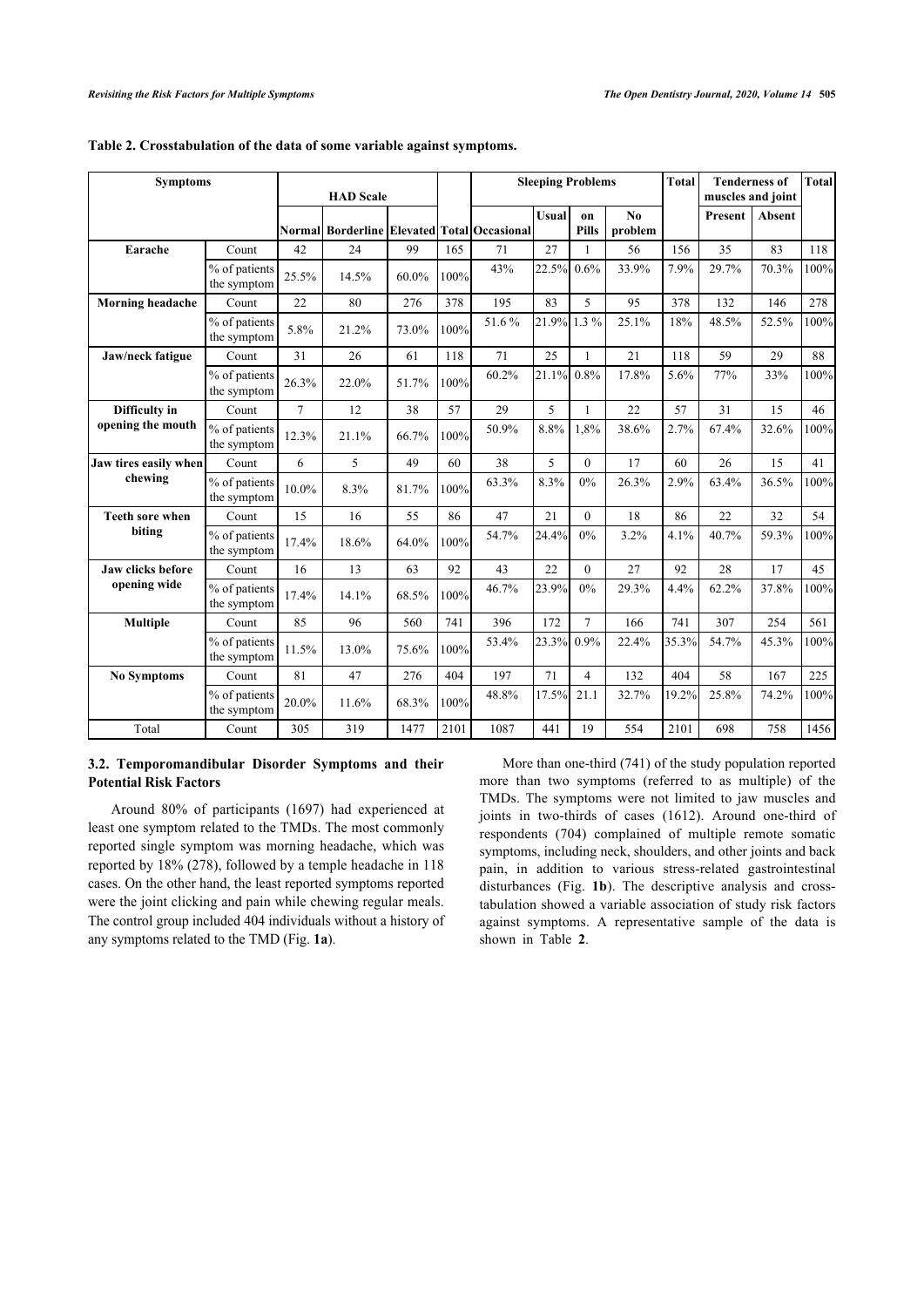

A



**Fig. (1).** The variety of the TMD symptoms reported among the participants (**a**) and the other associated somatic symptoms (**b**).

Using the Chi-square test, the following self-reported risk factors were associated to the patient presented with multiple TMDs with high statistical significance (P .000-.002); 1) occupation, 2) sleeping problems, 3) an increased concern about health status, 4) history of potentially traumatic dental treatment, 5) co-existence of multiple somatic associated symptoms, and 6) elevated HAD scale (Table **3**). The results also highlighted the probable role of the abnormal oral behaviors like bruxism in the precipitation of the multiple TMD symptoms despite the lack of statistical significance (P 0.107). The cross-tabulation analysis revealed that the most commonly reported pattern of bruxism was that taking place

while sleeping and this habit was associated mainly with multiple TMD symptoms (38.5%), with morning discomfort and headache being the most prevalent presentations (19%).

The clinical screening for hard and soft tissue changes could only relate the tongue indentations and cheek ridging to the presence of multiple TMD symptoms (Table **4**). The risk assessment was also confirmed by the outcome of the odds ratio calculation. The later statistical assessment showed the association of the same risk factors obtained from the questionnaire, the HAD scale, and the clinical examination, that are shown in Table **5**.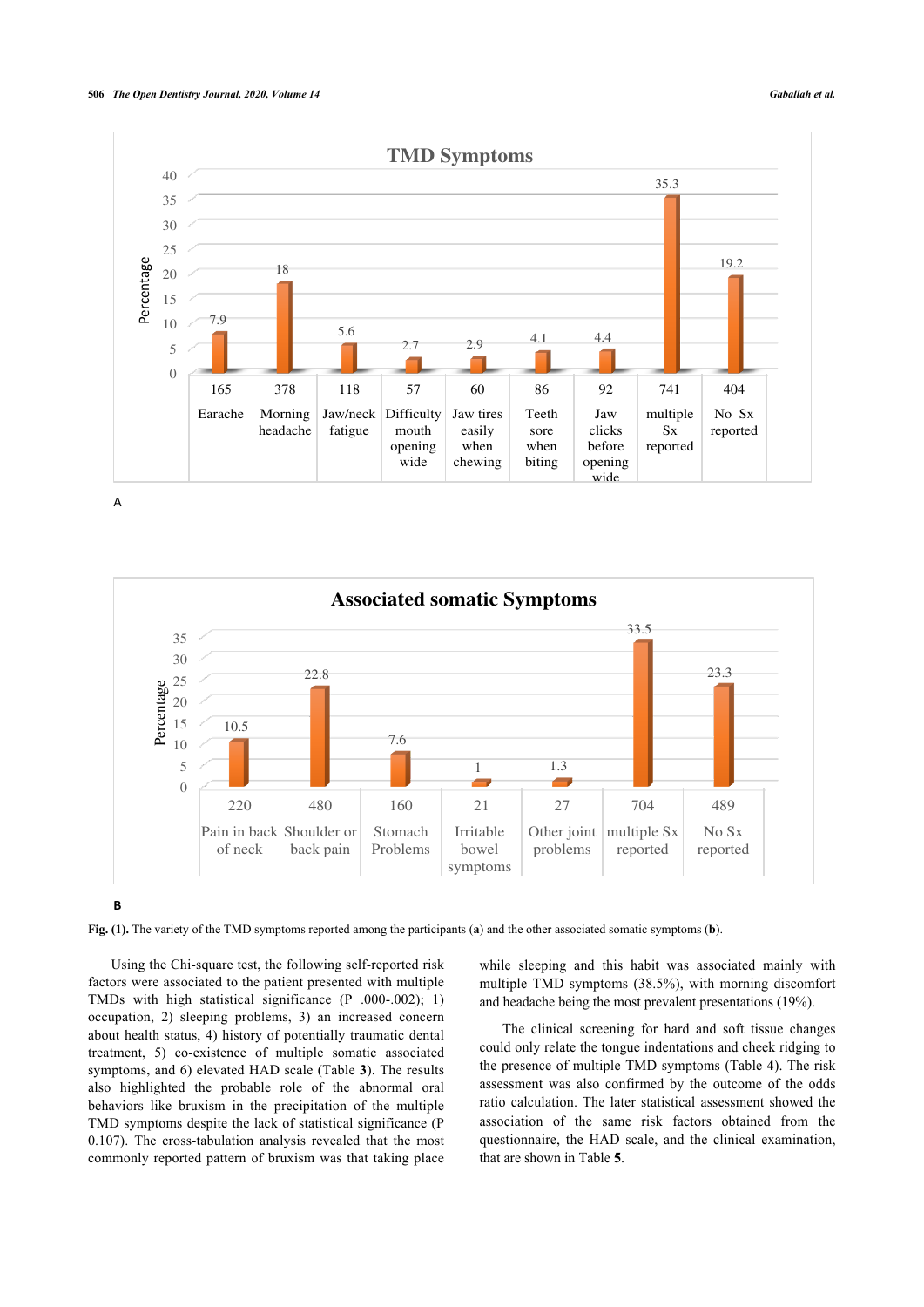|                                       |            | <b>Multiple</b><br><b>TMD</b> | <b>Symptoms</b> Occupation | <b>Reported</b><br>Amount<br>of Stress | <b>Personality</b><br><b>Trait Self-</b><br><b>Description</b> | <b>Sleeping</b><br><b>Disorders</b> | Health<br><b>Concerns</b> | <b>History</b> of<br>Rough<br>Dental<br>treatment | <b>Associated</b><br>somatic<br>symptoms | Reported<br><b>Bruxism</b> | <b>HAD</b><br><b>Scale</b> |
|---------------------------------------|------------|-------------------------------|----------------------------|----------------------------------------|----------------------------------------------------------------|-------------------------------------|---------------------------|---------------------------------------------------|------------------------------------------|----------------------------|----------------------------|
| Multiple TMD<br>Symptoms              | P<br>value |                               | .010                       | .061                                   | .381                                                           | .002                                | $.000*$                   | $.000*$                                           | $.000*$                                  | .107                       | $.000*$                    |
| Occupation                            | P<br>value | $.000*$                       |                            | $.001*$                                | $.001*$                                                        | .001                                | .592                      | .568                                              | .112                                     | .031                       | $.001*$                    |
| Reported Amount<br>of Stress          | P<br>value | .061                          | $.001*$                    |                                        | $.000*$                                                        | $.000*$                             | .005                      | .914                                              | .546                                     | .556                       | $.000*$                    |
| Personality Trait<br>Self-Description | P<br>value | .381                          | $.001*$                    | $.000*$                                |                                                                | $.000*$                             | .135                      | .215                                              | .027                                     | .013                       | .110                       |
| Sleeping<br>Disorders                 | P<br>value | .002                          | $.001*$                    | $.000*$                                | $.000*$                                                        |                                     | .254                      | .409                                              | .438                                     | .924                       | $.000*$                    |
| <b>Health Concerns</b>                | P<br>value | $.000*$                       | .592                       | .005                                   | .135                                                           | .254                                |                           | .715                                              | .004                                     | .037                       | $.000*$                    |
| History of Rough<br>Dental treatment  | P<br>value | $.000*$                       | .568                       | .914                                   | .215                                                           | .409                                | .715                      |                                                   | $.000*$                                  | $.000*$                    | .505                       |
| Associated<br>Symptoms                | P<br>value | $.000*$                       | .112                       | .546                                   | .027                                                           | .438                                | .004                      | $.000*$                                           |                                          | $.000*$                    | .060                       |
| Reported Bruxism                      | P<br>value | .107                          | .031                       | .556                                   | .013                                                           | .924                                | .037                      | $.000*$                                           | $.000*$                                  |                            | .977                       |
| <b>HAD</b> Scale                      | P<br>value | $.000*$                       | $.001*$                    | $.000*$                                | .110                                                           | $.000*$                             | $.000*$                   | .505                                              | .060                                     | .977                       |                            |

**Table 3. The association between multiple TMD symptoms and the potential risk factors obtained from the questionnaire and the completed HAD scale. The \* denotes high statistical significance.**

### **Table 4. Association between multiple TMD symptoms and clinical signs, the \* indicate the high significance.**

|                                 |            | <b>Multiple</b><br>TMD<br><b>Symptoms</b> | Mandibular<br>Retrognathia | Deep<br><b>Bite</b> | Tooth<br>Wear | <b>Tongue</b><br>Indentation | Dental<br><b>Prosthesi</b> | <b>Cheek</b><br>Ridging | Bony<br><b>Exostosis</b> | Loss of<br>Molar<br>teeth |
|---------------------------------|------------|-------------------------------------------|----------------------------|---------------------|---------------|------------------------------|----------------------------|-------------------------|--------------------------|---------------------------|
| Multiple TMD<br><b>Symptoms</b> | P value    |                                           | .688                       | .350                | .586          | $.000*$                      | .160                       | $.000*$                 | .155                     | .879                      |
| Mandibular<br>Retrognathia      | P value    | .688                                      |                            | $.000*$             | .297          | .573                         | .007                       | $.000*$                 | .007                     | .792                      |
| Deep Bite                       | P value    | .350                                      | $.000*$                    |                     | $.000*$       | .009                         | .015                       | $.000*$                 | .156                     | .486                      |
| <b>Tooth Wear</b>               | P<br>value | .586                                      | .297                       | $.000*$             |               | .590                         | .013                       | .629                    | .454                     | .521                      |
| Tongue Indentation  P value     |            | $.000*$                                   | .573                       | .009                | .590          |                              | $.001*$                    | $.000*$                 | .390                     | .026                      |
| Dental Prosthesis               | P valuel   | .160                                      | .007                       | .015                | .013          | .001                         |                            | .331                    | .000                     | $.000*$                   |
| Cheek Ridging                   | P value    | $.000*$                                   | $.000*$                    | $.000*$             | .629          | $.000*$                      | .331                       |                         | .667                     | .077                      |
| <b>Bony Exostosis</b>           | P value    | .155                                      | .007                       | .156                | .454          | .390                         | $.000*$                    | .667                    |                          | $.000*$                   |
| Loss of Molar teeth IP value    |            | .879                                      | .792                       | .486                | .521          | .026                         | $.000*$                    | .077                    | $.000*$                  |                           |

### **Table 5. The Odds ratio of the main potential risk factors for multiple TMD symptoms.**

|                                    |         |            | 95% Confidence Interval |                    |  |
|------------------------------------|---------|------------|-------------------------|--------------------|--|
|                                    | Sig.    | odds ratio | <b>Lower Bound</b>      | <b>Upper Bound</b> |  |
| Occupation                         | .295    | .928       | .807                    | 1.067              |  |
| Perception of Stress               | .758    | 1.034      | .834                    | 1.282              |  |
| Perception of Personality          | .842    | 1.018      | .857                    | 1.209              |  |
| Sleeping problems                  | .036    | .843       | .720                    | .989               |  |
| Elevated HAD scale                 | $.000*$ | 1.502      | 1.202                   | 1.878              |  |
| General health Concerns            | $.000*$ | 1.234      | 1.117                   | 1.362              |  |
| Self-report of Bruxism             | .818    | .991       | .917                    | 1.070              |  |
| Presence of other somatic symptoms | $.000*$ | 1.148      | 1.064                   | 1.238              |  |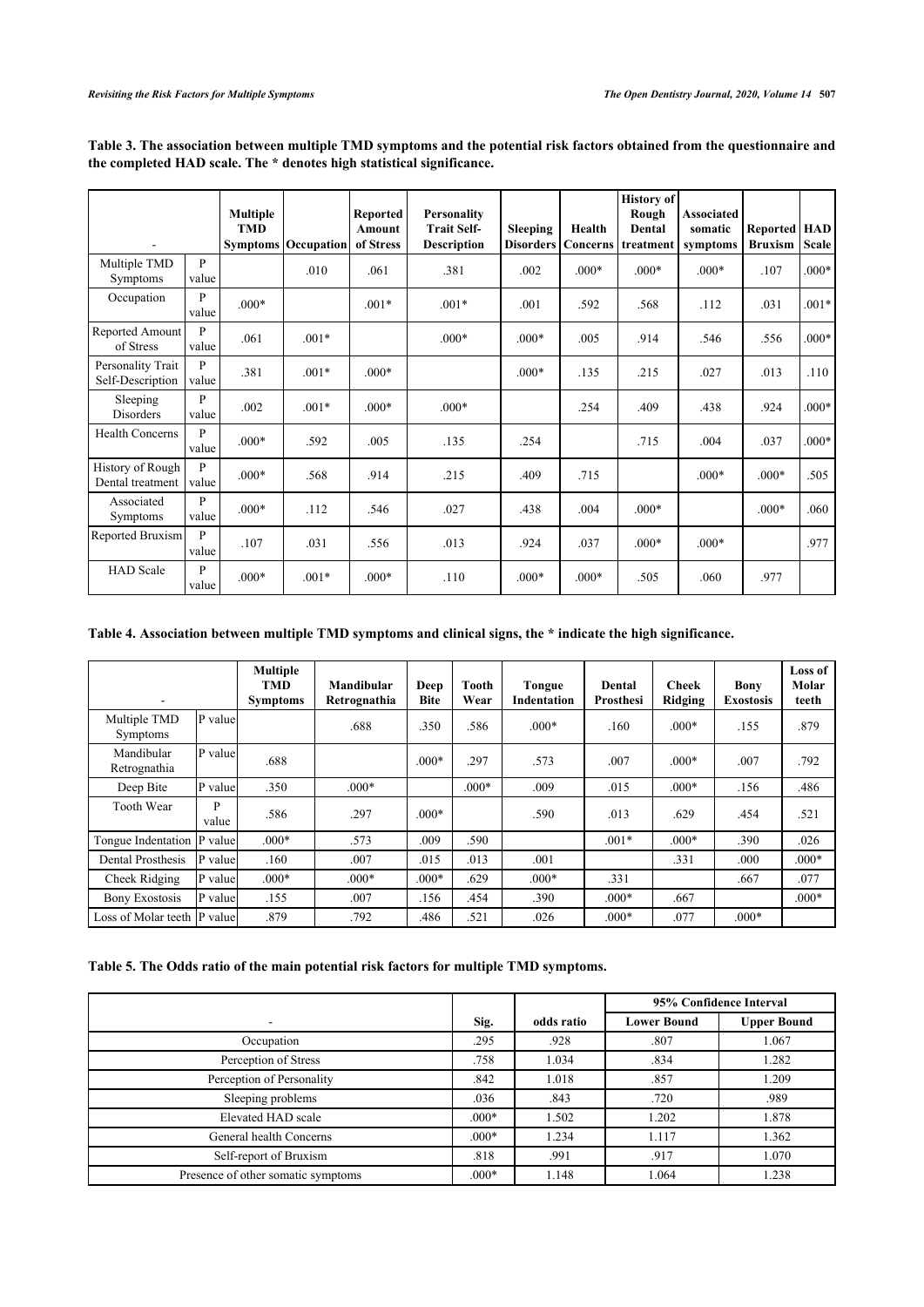| History of multiple rough dental treatment visits | $.000*$ | 1.240 | 1.165 | 1.320 |
|---------------------------------------------------|---------|-------|-------|-------|
| Mandibular Retrognathia                           | .205    | 1.373 | .841  | 2.241 |
| Anterior deep bite                                | .356    | 1.244 | .782  | 1.979 |
| Tooth wear                                        | .794    | .960  | .707  | 1.303 |
| Tongue Indentation                                | $.000*$ | .451  | .309  | .657  |
| Presence of dental prosthesis                     | .014    | .992  | .863  | 1.139 |
| Cheek Ridging                                     | $.000*$ | .414  | .262  | .652  |
| Jaw bone exostosis                                | .493    | 1.105 | .830  | 1.472 |
| Loss of first molar teeth                         | .062    | .687  | .464  | 1.019 |

### **4. DISCUSSION**

*(Table 5) contd.....*

TMDs are common disorders and are encountered by a wide range of medical and dental professionals. Because of the diversity of clinical presentation, many cases may not be diagnosed correctly and subsequently subjected to unnecessary investigations and treatments. This study attempted to characterize the patients of TMDs along with their risk factors to help the clinician address such patients more efficiently. This investigation has shown that the TMD symptoms are common in the community, and the major risk factors are related to stress and anxiety with less direct contribution of the pure mechanical factors in the development of the condition. The strength of this study comes from the wide spectrum of aspects of TMD examined together on a relatively large cohort of the population. The inclusion of the TMD symptoms questionnaire, general health worries, self-report of personality trait, sleep disorders, anxiety, and depression scale, along with a clinical examination, was not previously reported in a single study. Furthermore, this study is population-based and, therefore, likely to include an unselected group of mild cases which usually do not report to clinics. The report shows that the TMD symptoms affect a good proportion of the population with around three-quarters of society having at least one symptom that could be linked to the condition. This outcome was in line with many previous reports [12, 13]. However, the prevalence in this study was higher than in other investigations [5, 14 - 16]. It is doubtful that such inconsistencies are due to disparity in the populations studied. A much more likely justification is to be found in the criteria cited in the studies to define the condition, in addition to the variation in the methodology and sample size in different studies as some were limited to questionnaires, and others included clinical evaluation of participants. The wide disparity of results of TMD population-based previous studies has created confusion regarding the accuracy of prevalence figures, and more importantly, citing individuals who actually require treatment. Based on the demand for treatment, about 3-7% of the population seeks treatment for their TMDs [13, 17, 18]. This proportion of the population likely to require treatment is individual with multiple TMD symptoms. That is why we examined the risk factors among this particular group. Halder *et al.* [19] concluded that psychological distress, fatigue, health anxiety, and illness behavior are predictors of future onset rather than merely a consequence of somatic symptoms like abdominal pain. The accuracy of using self-reported general health may be questioned. Still, several papers have indicated that it could be a valid measure indicating the magnitude of the individual concern of their well-being, especially as there is a lack of a standard method to classify the overall health in epidemiological researches [20, 21].The results indicate a clear correlation between the general health conditions of the

participants in this study and the presence of the TMD symptoms. The individuals who are concerned about their health feel uncertain and anxious and may suffer from sleeping disorders, abnormal oral activities, and other manifestations of central sensitization with an increased risk of developing multiple TMD symptoms. Around one-fourth of the participants of this study have reported the presence of multiple symptoms of TMD, with morning headache being the most reported symptom. On the other hand, the presence of the morning headaches and jaw muscle aches in the TMD patients is likely related to the presence of the nocturnal bruxism since muscles would undergo non-functional activities during the late deep phase of sleep [22]. Moreover, Alvarez *et al.* [23] also reported a 50% - 90% incidence of headache and tenderness in the temporal region and masseter muscles in individuals with abnormal oral behaviors. However, morning headaches can also be a symptom of the tension-type headache, which is why it should be considered in the differential diagnosis. The TMDs and tension-type headache, in many patients, are characterized by the absence of organic pathologies or degenerative disorders. Both conditions have had debatable etiologies with the psychological factors considered to play a crucial role in the pathogenesis of the three conditions. In connection with this trend, this study shows that more than half of the participants reported an elevated HAD scale, which was closely associated with the presence of multiple TMD symptoms.

### **CONCLUSION**

Hence, these results go together with what is previously reported by various investigators, where psychological factors play an important role in the development and persistence of the TMD symptoms [24, 25]. Furthermore, the improvement of the psychology of the individuals with TMDs has been reported to positively affect the treatment outcome and help the patient to cope better with their long-standing symptoms [26] [27, 28]. Nevertheless, the 701 participants (33.4%) participants who reported an elevated HAD scale also reported the presence of abnormal oral behaviors, especially nocturnal bruxism. This correlated with the previously agreed on in the literature that bruxism can reflect the individual's stresses and trial to escape the fears and the depression or the anxiety that they might be going through. Abnormal oral behaviors have been reported as a means of releasing accumulated tension and stress [29]. However, others have observed no such association between bruxism and TMD [23, 30 - 34]. Therefore, from the literature, it is deduced that it is bruxism, which is caused by the psychological stresses or depressions that leads to the occurrence of TMD symptoms and not the one present when some mild malocclusions are there [35]. The biopsychosocial theory, first introduced by Schwartz [36], stated that TMDs are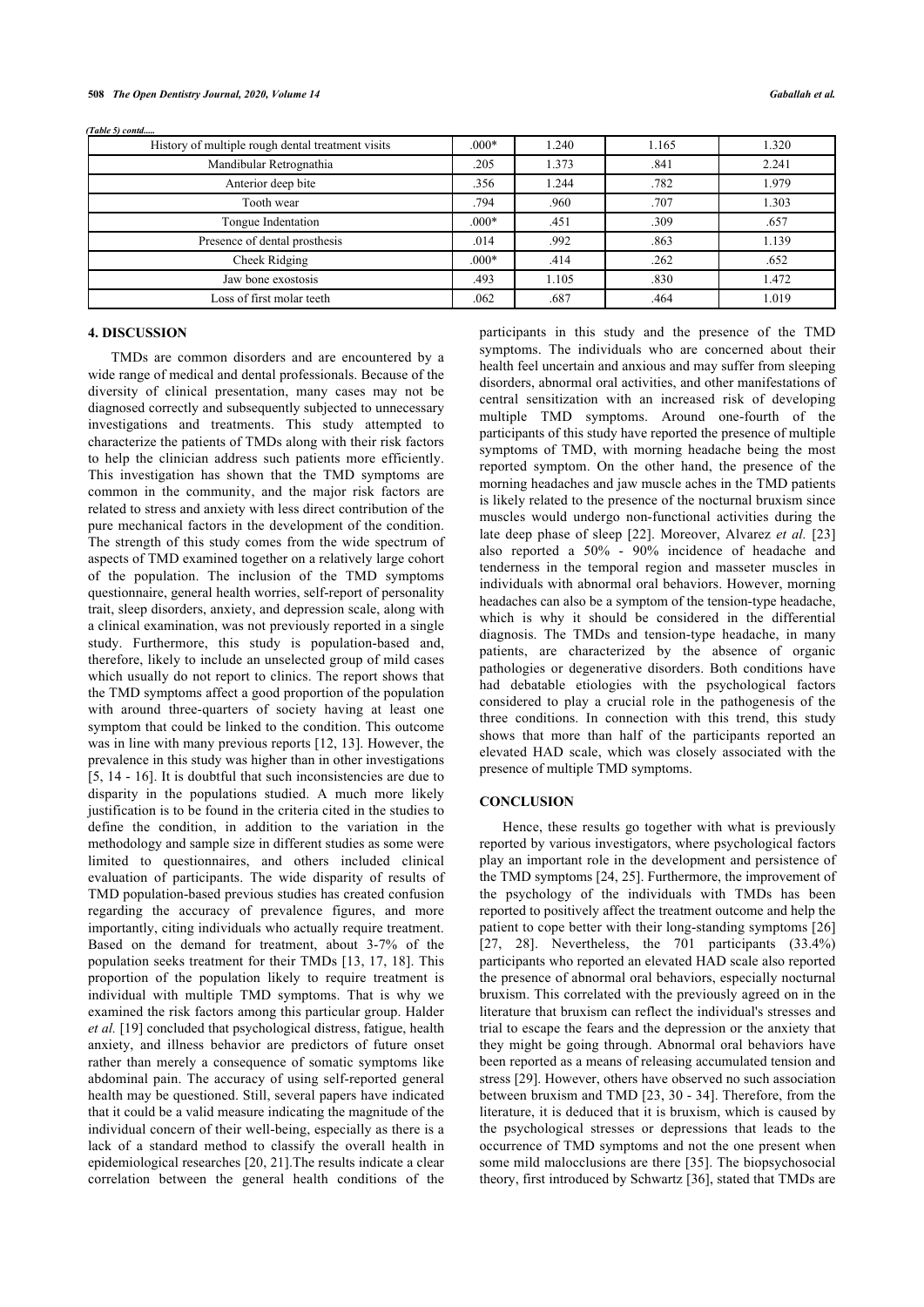a result of the interactions between biological parts (TMJ and muscles), and the psychological and social state. Accordingly this will yield the occurrence of the abnormal oral behaviors. Traumatic dental experience tends to increase anxiety [37]. It was also noted that individuals with a history of rough dental treatment meet most of the criteria for Post-Traumatic Stress Disorder (PTSD). The impact of the adverse dental experience was comparable to that of disasters like road traffic accidents and even terrorist attacks [38, 39]. The correlation noted on a cohort between the history of rough dental treatment and two possible mechanisms may explain the presence of the multiple symptoms. The first is the mechanical trauma that may directly injure the stomatognathic structures. The second is the psychogenic impact of the potential PTSD caused by that experience. The literature attempted to correlate several changes in the hard and soft tissue compartments of the stomatognathic system to the TMD. This investigation, however, could only relate the soft tissue changes seen on the tongue and cheeks but failed to associate any of the dental or bony changes with the presence of multiple TMD symptoms. Both cheek ridging and the tongue indentations appear to be directly linked to the active and aggressive night grinding or clenching. These changes reflect the repetitive contraction and the pressure caused by the swallowing that follows the aggressive bruxism activities. It seems that the hard tissue changes are the wear and adaptive changes of slow chronic abnormal oral behaviors that may not be aggressive enough to contribute to multiple TMD symptoms. In conclusion, it is recommended that all treatment of TMD should primarily focus on improving the psychological state and terminating any abnormal oral behaviors. Secondly, the managing practitioner should consider relieving the muscular and articular symptoms resulting from long-term abnormal oral behavior.

### **ETHICS APPROVAL AND CONSENT TO PARTICIPATE**

The study was approved by the Research Ethics Committee (REC) of the University of Ajman, UAE, with reference SS2016/17-06.

### **HUMAN AND ANIMAL RIGHTS**

No animals were used in this research. All human research procedures followed were in accordance with the ethical standards of the committee responsible for human experimentation (institutional and national), and with the Helsinki Declaration of 1975, as revised in 2013.

#### **CONSENT FOR PUBLICATION**

Written informed consent was obtained from participants prior to inclusion.

### **AVAILABILITY OF DATA AND MATERIALS**

Not applicable.

### **FUNDING**

No fund or financial support was received for this work.

### **CONFLICTS OF INTEREST**

The author declares no conflict of interest, financial or

otherwise.

### **ACKNOWLEDGEMENTS**

Declared none.

### **REFERENCES**

- [1] Korszun A, Papadopoulos E, Demitrack M, Engleberg C, Crofford L. The relationship between temporomandibular disorders and stressassociated syndromes. Oral Surg Oral Med Oral Pathol Oral Radiol Endod 1998; 86(4): 416-20.
- [http://dx.doi.org/10.1016/S1079-2104(98)90366-3] [PMID: 9798224] [2] Tegelberg A, Wenneberg B, List T. General practice dentists' knowledge of temporomandibular disorders in children and adolescents. Eur J Dent Educ 2007; 11(4): 216-21. [http://dx.doi.org/10.1111/j.1600-0579.2007.00458.x] [PMID: 17935561]
- [3] Prasad SR1, Kumar NR1, Shruthi HR1, Kalavathi SD1.. Temporomandibular pain. J Oral Maxillofac Pathol 2016; 20: 272-5.
- [4] Al-Jundi MA, John MT, Setz JM, Szentpétery A, Kuss O. Metaanalysis of treatment need for temporomandibular disorders in adult nonpatients. J Orofac Pain 2008; 22(2): 97-107. [PMID: 18548838]
- [5] Bonjardim LR, Lopes-Filho RJ, Amado G, Albuquerque RL Jr, Goncalves SR. Association between symptoms of temporomandibular disorders and gender, morphological occlusion, and psychological factors in a group of university students. Indian J Dent Res 2009; 20(2): 190-4. [http://dx.doi.org/10.4103/0970-9290.52901] [PMID: 19553721]
- [6] Aggarwal VR, Macfarlane GJ, Farragher TM, McBeth J. Risk factors for onset of chronic oro-facial pain--results of the North Cheshire orofacial pain prospective population study. Pain 2010; 149(2): 354-9. [http://dx.doi.org/10.1016/j.pain.2010.02.040] [PMID: 20304556]
- [7] Al-Moraissi EA, Wolford LM, Perez D, Laskin DM, Ellis E III. Does orthognathic surgery cause or cure temporomandibular disorders? A systematic review and meta-analysis. J Oral Maxillofac Surg 2017; 75(9): 1835-47.

[http://dx.doi.org/10.1016/j.joms.2017.03.029] [PMID: 28419845]

- [8] Gaballah KY, Elerbi MS. Factors associated with temporomandiblular disorders in eastern LIBYA. Pak Oral Dent J 2002; 22: 111-6.
- [9] de Leeuw R, Ed. American Academy of Orofacial Pain.Orofacial Pain: Guidelines for Assessment, Diagnosis and Management. 4<sup>th</sup> ed. Chicago: Quintessence 2008.
- [10] Jenkins CD, Stanton BA, Niemcryk SJ, Rose RM. A scale for the estimation of sleep problems in clinical research. J Clin Epidemiol 1988; 41(4): 313-21.
- [http://dx.doi.org/10.1016/0895-4356(88)90138-2] [PMID: 3351539] [11] Altman DG. Practical statistics for medical research. London:
- Chapman and Hall 1991. [12] Conti A, Freitas M, Conti P, Henriques J, Janson G. Relationship
- between signs and symptoms of temporomandibular disorders and orthodontic treatment: A cross-sectional study. Angle Orthod 2003; 73(4): 411-7. [PMID: 12940562]
- [13] Nassif NJ, Talic YF. Classic symptoms in temporomandibular disorder patients: A comparative study. Cranio 2001; 19(1): 33-41. [http://dx.doi.org/10.1080/08869634.2001.11746149] [PMID: 11842839]
- [14] Fabian FM, Mumghamba EG. Risk factors for signs and symptoms of TMD in a rural adult southeast Tanzanian population. Cranio 2008;  $26(1)$ : 44-9

[http://dx.doi.org/10.1179/crn.2008.006] [PMID: 18290524]

- [15] Gonçalves DA, Dal Fabbro AL, Campos JA, Bigal ME, Speciali JG. Symptoms of temporomandibular disorders in the population: An epidemiological study. J Orofac Pain 2010; 24(3): 270-8. [PMID: 20664828]
- [16] Magalhães BG, de-Sousa ST, de Mello VV, *et al.* Risk factors for temporomandibular disorder: Binary logistic regression analysis. Med Oral Patol Oral Cir Bucal 2014; 19(3): e232-6. [http://dx.doi.org/10.4317/medoral.19434] [PMID: 24316706]
- [17] Schiffman EL, Fricton JR, Haley DP, Shapiro BL. The prevalence and treatment needs of subjects with temporomandibular disorders. J Am
- Dent Assoc 1990; 120(3): 295-303. [http://dx.doi.org/10.14219/jada.archive.1990.0059] [PMID: 2312948]
- [18] Carlsson GE. Epidemiology and treatment need for